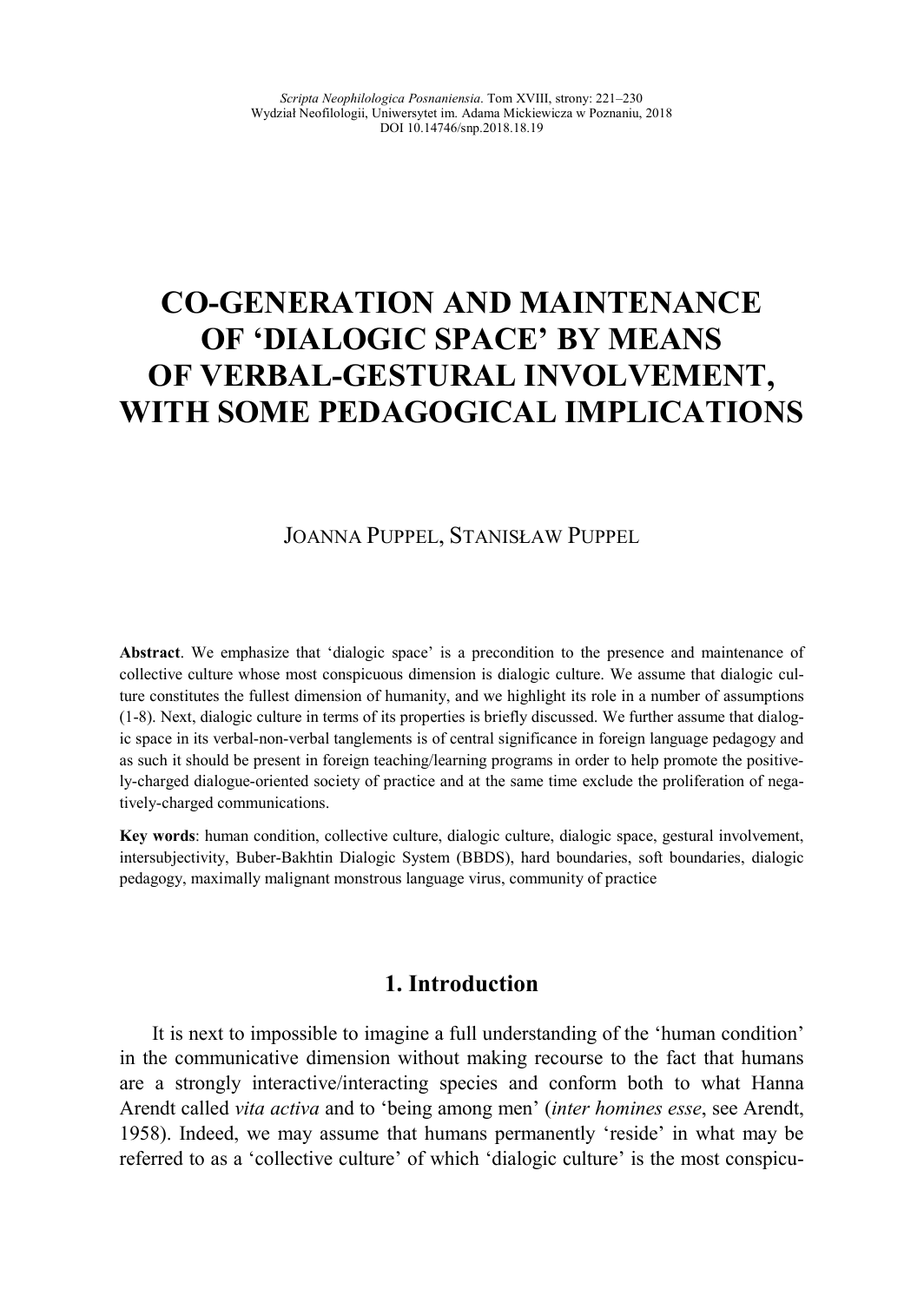ous dimension, further propelled by human agent-human agent interactivity. Among the various dimensions of human interactivity, we interact with each other within what has been called 'dialogic space' (hence DS). Subsequently, the notion of 'dialogic space', which we assume to be an ingredient of 'dialogic culture', has justifiably entertained much attention in communicative performance studies. Moreover, as an extremely viable research notion it has gained a long history in the consideration of the problem of human communication and human communicative competence. One should recall, in this respect Socrates and the so-called 'socratic method of teaching' as, perhaps, the oldest known expression of the phenomenon of 'dialogicness', or application of the dialogical principle, ever attested in Western civilization (see e.g. Burnet, 1950; Sedley, 2003).

Needless to say, the notion of 'dialogic space' appears of utmost importance in focusing on and accounting for the interactive-communicative-expressive potential and practices of the human communicators (cf. seminal contributions, among others, by Buber, 1958; Bakhtin, 1981; Todorov, 1984; Holquist, 2002; Wegerif, 2011). In the present outline, the following general assumptions are put forth:

- (1) It is assumed that 'dialogic space' constitutes an indispensable part of the Universal Communication Space (UCS, see Puppel, 2004) in which both language, meant as "a collective art of expression" (Sapir, 1921, Chapter XI: 5), together with the accompanying gestural involvement, form the constituents of the communicator's linguistic-communicative competence and which jointly produce the richness of human communicative practices.
- (2) It is assumed that the co-creation and maintenance of dialogic space through additional gestural involvement, together with the primary (i.e. denotative) semanticization of the word, first of all 'gesturally semanticizes' (or gives meaning to) the natural 'gestural silence' surrounding every communicator (cf. Mehrabian, 1971), whereby this kind of semanticization further strengthens the verbal side of human communication. In this way, humans as communicative agents who are capable of generating collaborative coverbal complexes are also responsible for multi-modal communicative behaviour (cf. Bolt, 1987).
- (3) It is assumed that dialogic space constitutes the particular communicator's 'operational space' (which may also be referred to as the 'practiced space') which is activated by the communicators by means of the linguistic resources functioning as the 'main operational system' (ie. the verbal system, MOS), strengthened by the 'supporting operational system' (i.e. the nonverbal system, SOS). In this way, the communicators maintain their daily relationships of mutuality and exchange (see e.g. de Certeau, 1984).
- (4) In this vein, it is only natural to assume that the presence of dialogic space may also be regarded as being fundamental enough as to be additionally 'burdened' with being co-responsible for the generation of the phenomenon of human culture (cf. Tedlock and Mannheim, 1995). Simply, culture as such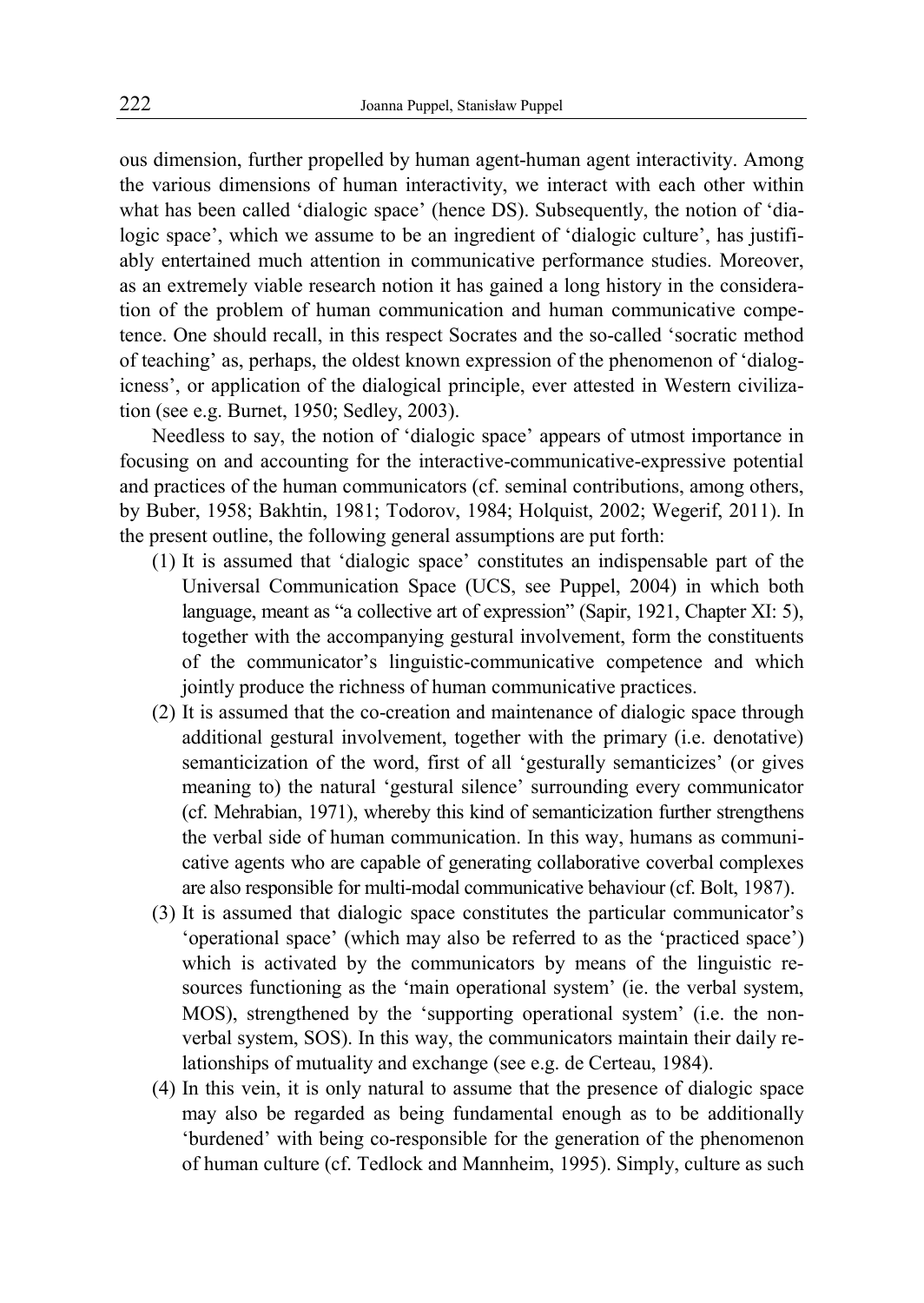cannot be fully accounted for without making recourse to the presence of dialogic space.

- (5) It is also assumed that otherwise natural gestural involvement in communicative acts makes the dialogic space more visible (see e.g. Merleau-Ponty, 1964) by additionally providing a gesturally mediated type of activity in the verbal acts of (interpersonal) communication.
- (6) It is further assumed that gestural involvement whose presence constitutes the 'supporting operational system' considerably expands the word-centred dialogic space. This is accomplished by means of generating rich opportunities for the development and maintenance of various types of verbal-gestural communication, including mediational communication.
- (7) It is assumed that the dimension of dialogic space, while involving the dominant position of the main operational system (the verbal code in human expression, i.e. in oral/written manifestations of language), and while being 'properly' (or simply 'necessarily' and unavoidably) supported by gestural involvements of all kinds, thus creates a specific 'speech – gesture' nonasymmetric 'mirror' system. The postulated system, whose non-asymmetricity results from the natural verbal dominance, operates most effectively in the dialogic space (cf. Gentilucci and Corballis, 2006).
- (8) It is finally assumed that dialogic space provides an extremely desirable and extremely effective framework for the consideration of the ecolinguistic issue of natural language preservation, most clearly through the immersion of every natural language in dialogical ethnography in language use (cf. Bauman and Sherzer, 1989). Simply, the presence of dialogic space is a decisive factor in the preservation of language as the most important marker of humanity.

#### **2. Properties of dialogic space**

Dialogic space may be defined as the space in which people (i.e. the human communicators) can meet (or 'experience an encounter' with (an)other communicator(s)) in order to both communicate and directly experience their intersubjectivity. According to Buber (2002), dialogic space is the invisible space of the '*in-between*', or the space lying between the two communicating parties, the 'I' and the 'Thou' which may also account for both the relevance of human grounding on Earth as well as for the relevance of various contextual determinants of human (interpersonal) doings.

Moreover, according to Bakhtin (1981), dialogic space is much more comprehensible than a simple mechanistic sender-receiver dyad and includes what he refers to as 'dialogism', where all linguistic understanding, or all the semiotic experience: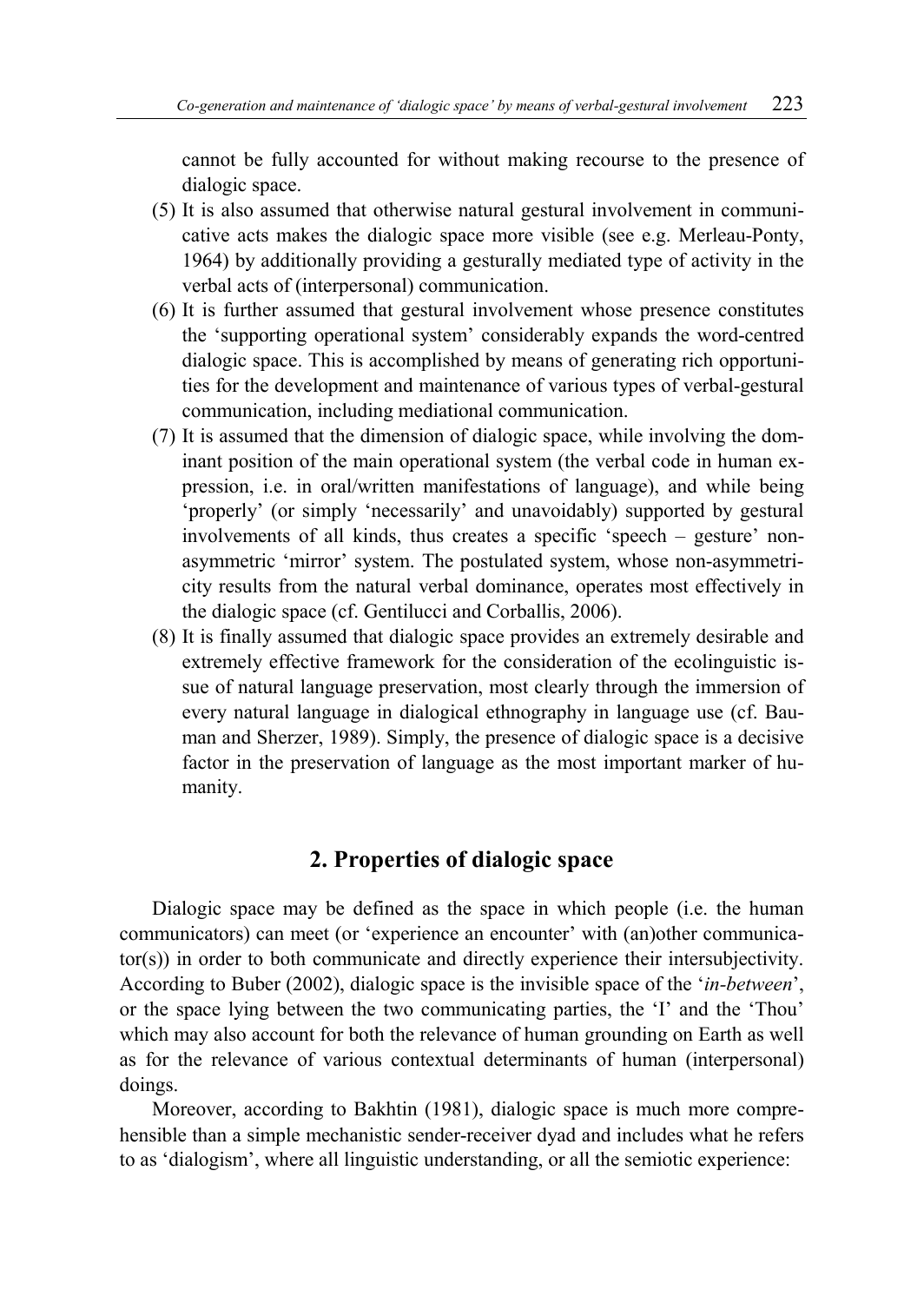(a) depends on 'otherness',

- (b) acknowledges language as a 'shared event',
- (c) relies on the relationship between 'self' and 'other', and
- (d) where any possible text generated by the self-other dyad automatically constitutes the field of 'answerability'. In this way, answerability, being a part of communicative sharability, is also contained within a wider concept of 'responsiveness/interactivity' which characterizes communication in general.

It is this Buber-Bakhtin phenomenological understanding of dialogic space which we accept in the present outline as the most fundamental factor in human communication. Therefore, we propose to call this combination the 'Buber-Bakhtin dialogic system' (hence BBDS).

It should be emphasized at this point that the notions of *self*, *other*, *I*, *thou*, *language as a shared event*, and *answerability* most definitely and indisputably expand the classical production/perception 'Shannon-Weaver model of communication' (also called 'the mother of all models of communication', 1948; 1963) by making it highly intersubjective. The latter is accomplished by means of saturating it with undefinable and intangible interpersonal, therefore less mechanical and highly modifiable/changeable, properties. In this way, the classical notions of *sender*, *encoder* (transmitter), *channel*, *decoder* (receiver) and *receiver* (destination), originally applied to mechanical (tangible) devices, have received the 'human touch' and can thus be applied to all kinds of communicative exchanges occurring between/among human communicating agents involved in all kinds of communicative acts and practices.

It is especially the notion of 'answerability' which is at stake here, since dialogic space suggests a very special kind of human communicating agent-centred and message-centred sensitivity, that is, of the two communicating parties, the sender and the receiver, to each other, to the channel(s) in which messages are sent, to the messages transmitted, and to the fact that the two, the sender and the receiver, are 'sunk', as it were, in a very special kind of space, that is, the intersubjective I-Thou space which binds the two communicating parties. The nature of the latter is such that it allows for bilateral and practically limitless sender-receiver exchanges of messages (the socalled interchangeability of roles) as well as a simultaneous exertion of mutual control of all the accompanying 'soft' phenomena (such as intentions, emotions, use of linguistic/non-linguistic resources whose quality and volume are dictated by the proclivities of the context, etc.).

Moreover, in the present account, it should be borne in mind that the notion of 'dialogic space' most necessarily involves the more fundamental constituent notion of 'space' which has been defined in the history of science and philosophy as either an entity, a relationship holding between/among entities/agents (or the kind of social space, see. e.g. Puppel and Puppel, 2010), or as a part of a general conceptual framework of human understanding of the world/universe (see, e.g. Carnap, 1995).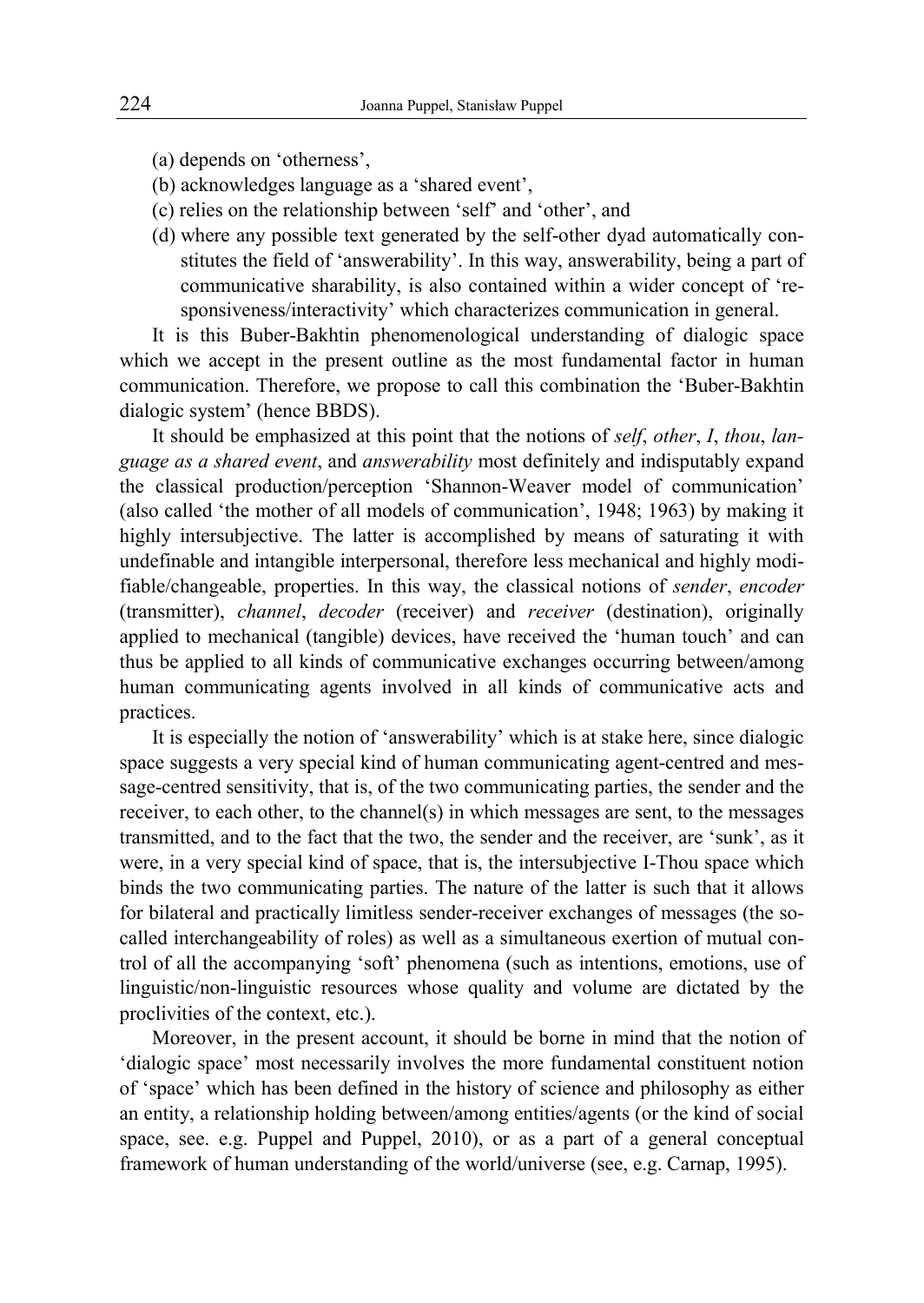Throughout the rich volume of human attempts to definitively resolve the problem, the matter has not, however, been given any final solution and, therefore, we feel fully excused to accept the three as legitimately and jointly bearing on our understanding of the said notion. One should also bear in mind that space has an inseparable 'partner' of time (the temporal dimension). The latter has always been treated as a 'fourth dimension' in relation to space (see e.g. Tenbrink, 2007). It is, therefore, this spatial-temporal alignment that must be treated as the physical underpinning of the linguistic-communicative practices within the central notion of 'dialogic space'.

As a consequence, in the present outline, all of the properties enumerated above are assumed to constitute the boundaries of 'dialogic space' which is meant here as both an entity (with every entity additionally understood as a temporal-spatial design), an inter-entity (inter-agent) relationship and at the same time a part of the human understanding of the universe and our place in it.

More precisely, the boundaries of dialogic space appear to be of two kinds: (a) the 'hard' physical (i.e. embodied) boundaries (HB) of the very bodies of the communicators functioning in their traditional roles of sender (S) and receiver (R), and (b) the 'soft' boundaries (determinants, SB), such as: the channels (C) to be used in message exchanges (i.e. audio-vocal: oral, visual-tactile: written/printed, signed, hybrid: audio-vocal/visual-tactile), the messages themselves (M), the communicator's intentions  $(I)$ , the emotions involved  $(E)$ , and the whole bulk of linguistic/nonlinguistic resources (LR), that is, both the MOS and SOS, activated in contextsensitive communicative acts.



**Fig. 1.** The architecture of the dialogic connector-synchronizer (DCS) which operates within the BBDS

Where:

| S | - Sender of messages (individual or collec- C   |  |
|---|-------------------------------------------------|--|
|   | tive, also intersubjective 'I')                 |  |
| R | - Receiver of messages (individual or collec- E |  |
|   | tive, also intersubjective 'Thou')<br>LR        |  |

- HB hard boundaries
- $SB soft boundaries$
- M message
- channel
- intentions
- emotions
- LR linguistic and non-linguistic resources
- DId dialogic identity of a communicator
- MOS main operating system (language as a code)
- SOS supplementary operating system (non-verbal supplement to language)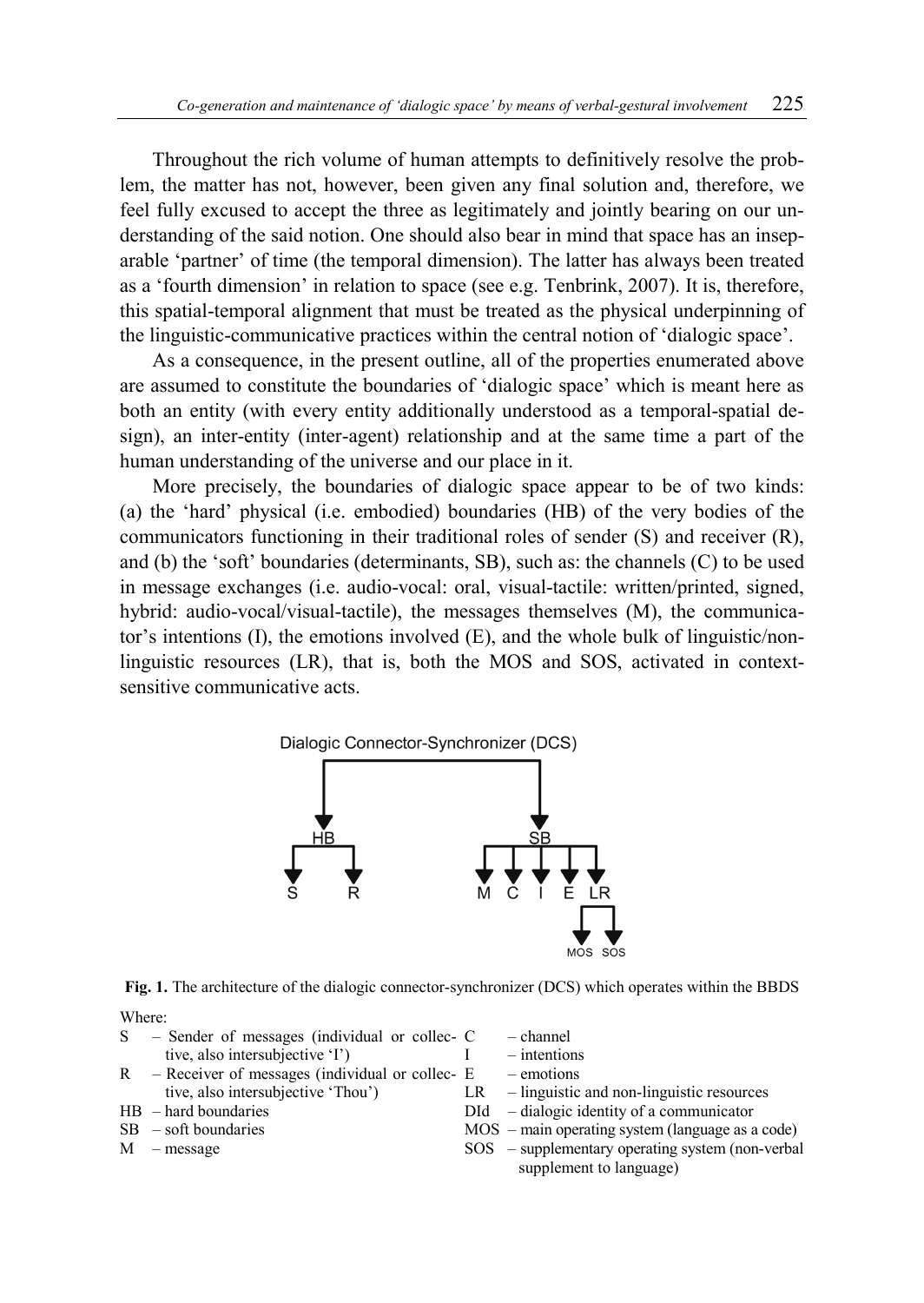The relationship between the two types of boundaries, the hard boundaries and the soft boundaries, may be represented by means of a generic device which we propose to call the 'dialogic connector-synchronizer' (DCS). It forms a system of coordinates which further represent a network of complex interrelations. The latter converge in the 'dialogic identity of every communicator' (DId) as an outcome of these interrelations generated in every communicative act. The postulated dialogic connector-synchronizer may be represented by means of the following diagram (Fig. 1).

The above analysis has led us to propose that the properties of dialogic space (DS) may include the following:

- DS is relational: it allows for and prompts the formation of inter-communicator connections (linkages),
- ‒ DS is productive: it allows for the use of the combined verbal/non-verbal resources in an endless variety of communicative tasks tailored to the proclivities of the ever changing context,
- ‒ DS is heterogenous: it allows for the making of maximally diversified communicative behaviours,
- ‒ DS is punctuated: it allows for the use of discrete and linear types of verbal/nonverbal complexes,
- ‒ DS is desired: it provides the environment which is compelling and unavoidable in the sense that it is the dialogic environment in which all the communicators meet, which they cannot avoid and which somehow 'forces' them to perform verbally-gesturally in the BBDS. In this way, they all conform to responsiveness inherent in the BBDS and participate in the human 'desire for language' (see *logoepithymia*, Puppel, 2018),
- ‒ DS is differentiated: it is not uniform with respect to the relations holding between I and Thou and, generally, message quality. In this regard and on the basis of observations and communicator intuitions, one is compelled to assume that the following basic I-Thou relations can be envisaged: (a) the I-centred DS (I-dominant): where the 'I' dominates, and in extreme cases, linguistic expressions, especially when the sender's anonymity (as opposed to formal 'authorship') is involved and guaranteed (as is the case with some most recent electronic communications and internet trolling and bullying), demonstrate a negative side, such as the cyber-communicators' rather degenerative (and infectious) tendency towards an excessive use of negatively-loaded parameters of rejection, negation, contempt and derision demonstrated towards the 'Thou', additionally accompanied by the communicator's concomitant use of the lowest possible language resources. In fact, one may even talk of language being used like an infectious 'language virus'. In this case we propose to identify language as MMMLV (that is, 'maximally malignant monstrous language virus'), or a RENEGADE communicative phenomenon which involves such behavioural markers as: REjection, NEGation, and DErision.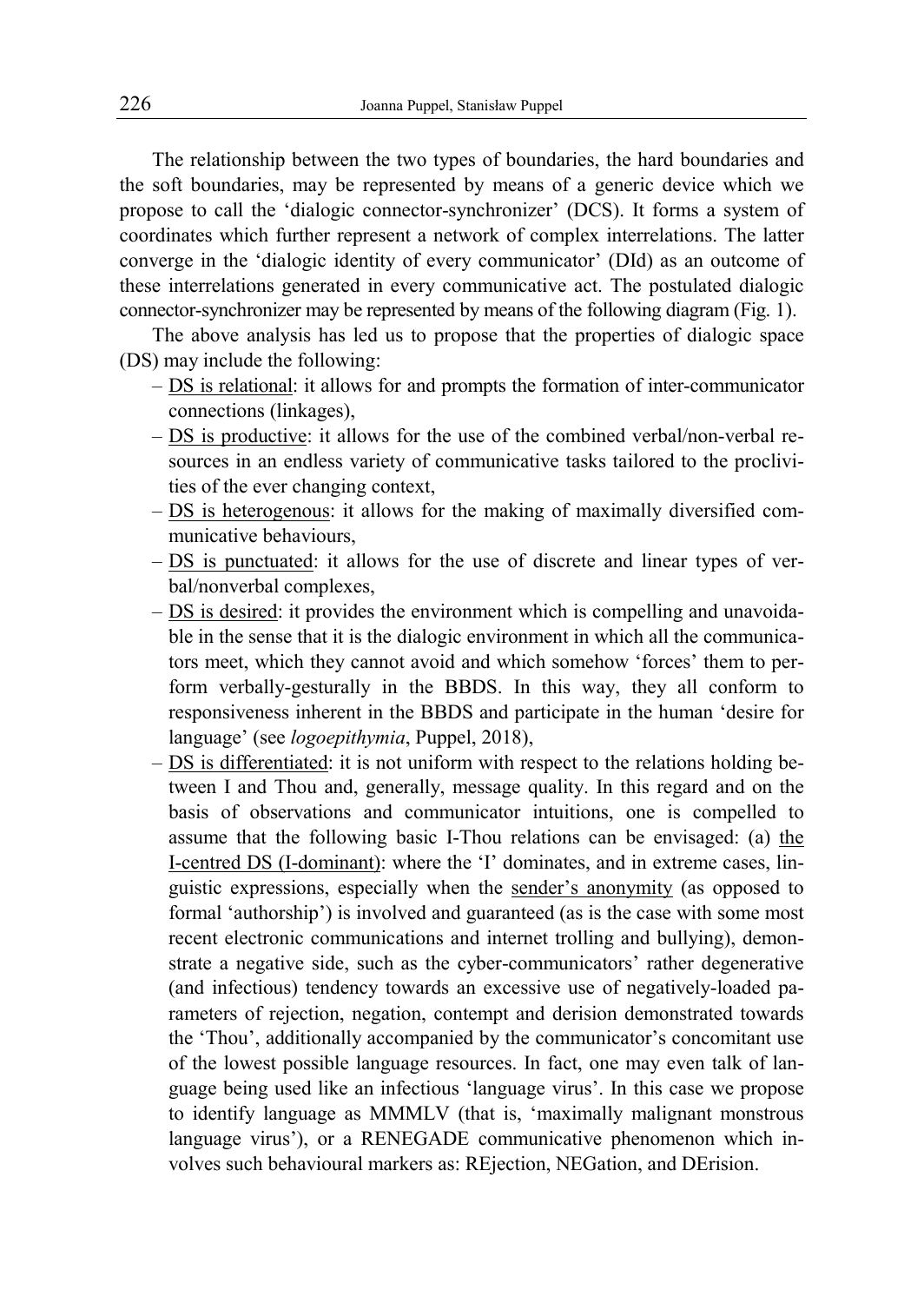This type of relations is easiest to attain by the communicators. The other type of relation is (b) the Thou-centred DS (Thou-dominant): where 'Thou' dominates and where all of the communications are governed by the dominating presence of 'Thou'. Needless to say, this kind of relation and interaction is socially most desired and also most empathetic but, at the same time, very difficult to attain because of its marked status. Finally, (c) the balanced I-Thou DS (I-Thou balanced) where both 'I' and 'Thou' remain in a balanced type of relationship. It should be observed that the latter type of relation is most difficult to attain and requires the highest degree of communicator awareness (cf. e.g. Brignall and Van Valey, 2005). The three types of relations may be graphically represented as follows (Fig. 2):



(a) I-dominant (b) Thou-dominant (c) I-Thou balanced

**Fig. 2.** The three types of 'I – Thou' relations which generate highly differentiated communicative outcomes (see text above)

Furthermore, the above remarks allow one to organize dialogic space (DS) into the following matrix of properties:



**Fig. 3.** The DS Matrix

## **3. Some pedagogical implications of dialogic space**

It is proposed here that dialogic space contributes nontrivially to the formation of the overall ecology of human communication and does have substantial relevance not only for human communicative competence and human communication in general, but also, in a narrower perspective, matters significantly for pedagogical practice, including foreign language teaching/learning practice. The idea of immersing foreign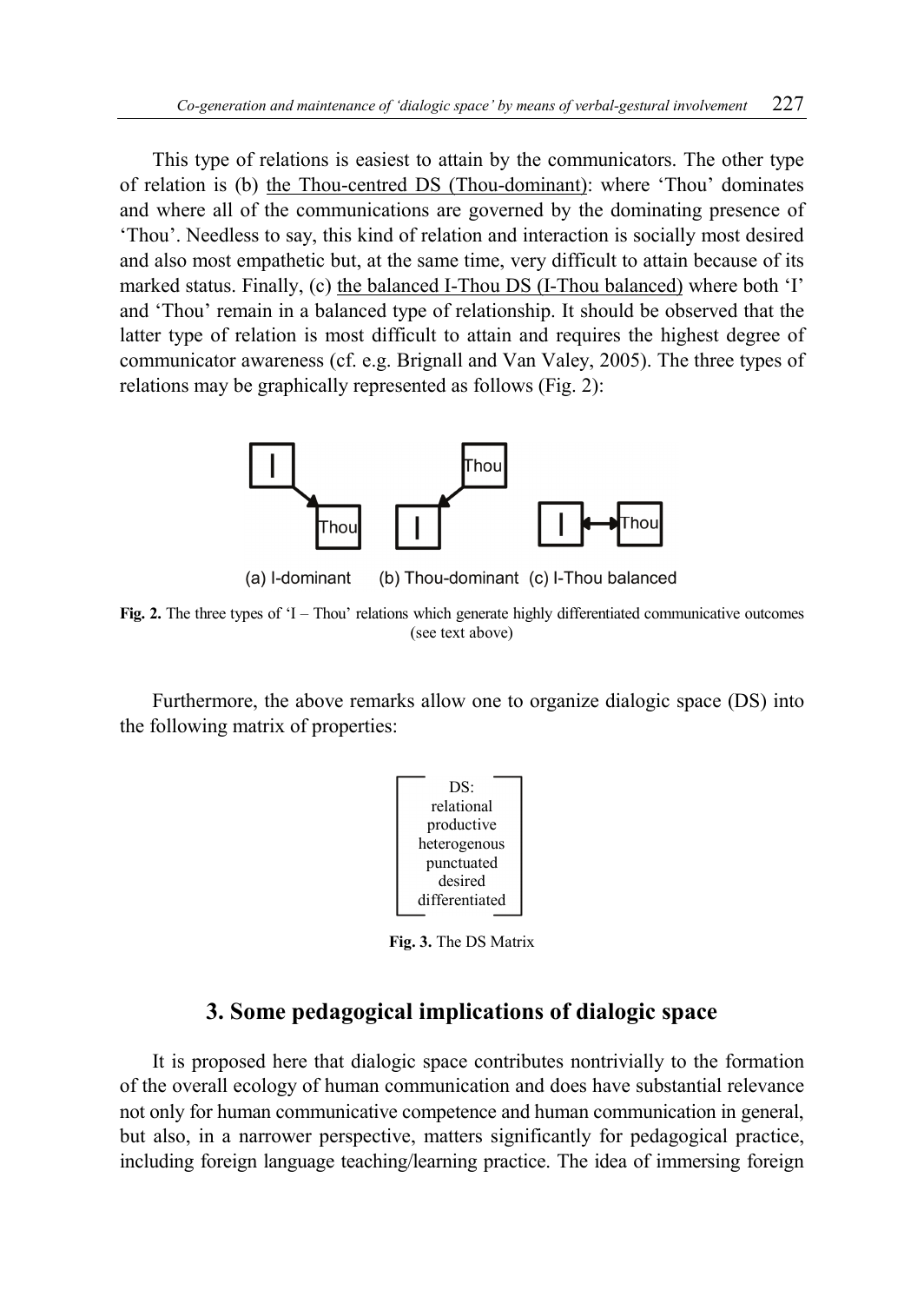language teaching/learning practices generally in dialogic culture, dialogic pedagogy (cf. Matusov, 2009), and more specifically in dialogic space, is not new and has, in fact, always been present in foreign language pedagogy studies, for example, under the guise of 'the social context of learning' (see e.g. Vygotsky, 1978; Breen, 1985; Tharp and Gallimore, 1988; Tiberius and Billson, 1991). In the present outline, however, it is made more explicable within the BBDS framework outlined above.

The BBDS framework proposed here focuses very strongly not so much on the HB, as it does on the SB of the system, especially on the central ideas of answerability (responsiveness) and sharability, that is, on sharing words (or, more generally, the verbal aspects of communication) between the 'I' and the 'Thou', however, with a very strong support of the socially sharable gestural involvement (cf. Flecha, 2000; J. Puppel, 2015). In this way, one may imagine that dialogic space assumes the shape of a multi-modal (i.e. verbal-gestural) 'community of practice', where the verbal aspect of communication cannot be separated from the gestural one in the operational space/practiced space and where the MOS-SOS verbal-gestural complex is not only present but where its presence is additionally very strongly goal-oriented (cf. Wenger, 1998, for a discussion of the concept of 'community of practice'; also Plaza, 2010).

Its strong goal-oriented nature is connected with the general task of providing efficient foreign language teaching and learning framework and with viewing the teacher-learner dyad as forming a highly motivated, and therefore integrated/interactive, community of egalitarian communicative practice involved in the 'dialogic generation of knowledge' as well as in the transformation of the classroom into a dialogic (i.e. responsive/interactive) community (see e.g. Wenden, 1983; Tharp et al., 2000). The latter term implies that it involves such joint activities (or discourse-oriented shared practice, cf. Cary, 2006) as: discussions, giving each other mutual verbal assistance, necessarily sharing repertoires of resources (e.g. cognitive, cultural, linguistic, non-linguistic) as well as necessarily respecting 'the I-Thou' identities through these mutualities.

It is in this general setup that dialogic space in the senses discussed above appears to be of utmost pedagogical relevance. More precisely, it is there where the establishment of integrated verbal-gestural communicative competence of a communicator, especially a foreign language communicator, can be secured in the best possible way in order to serve the communicators in their highly intersubjective, context-sensitive, effective, successful and mutually respectful communicative practice.

## **4. Concluding remarks**

In this essay, we have emphasized that 'dialogic space' is a necessary precondition to the generation, presence and maintenance of collective culture whose most conspicuous dimension is dialogic culture. Since the very presence of dialogic cul-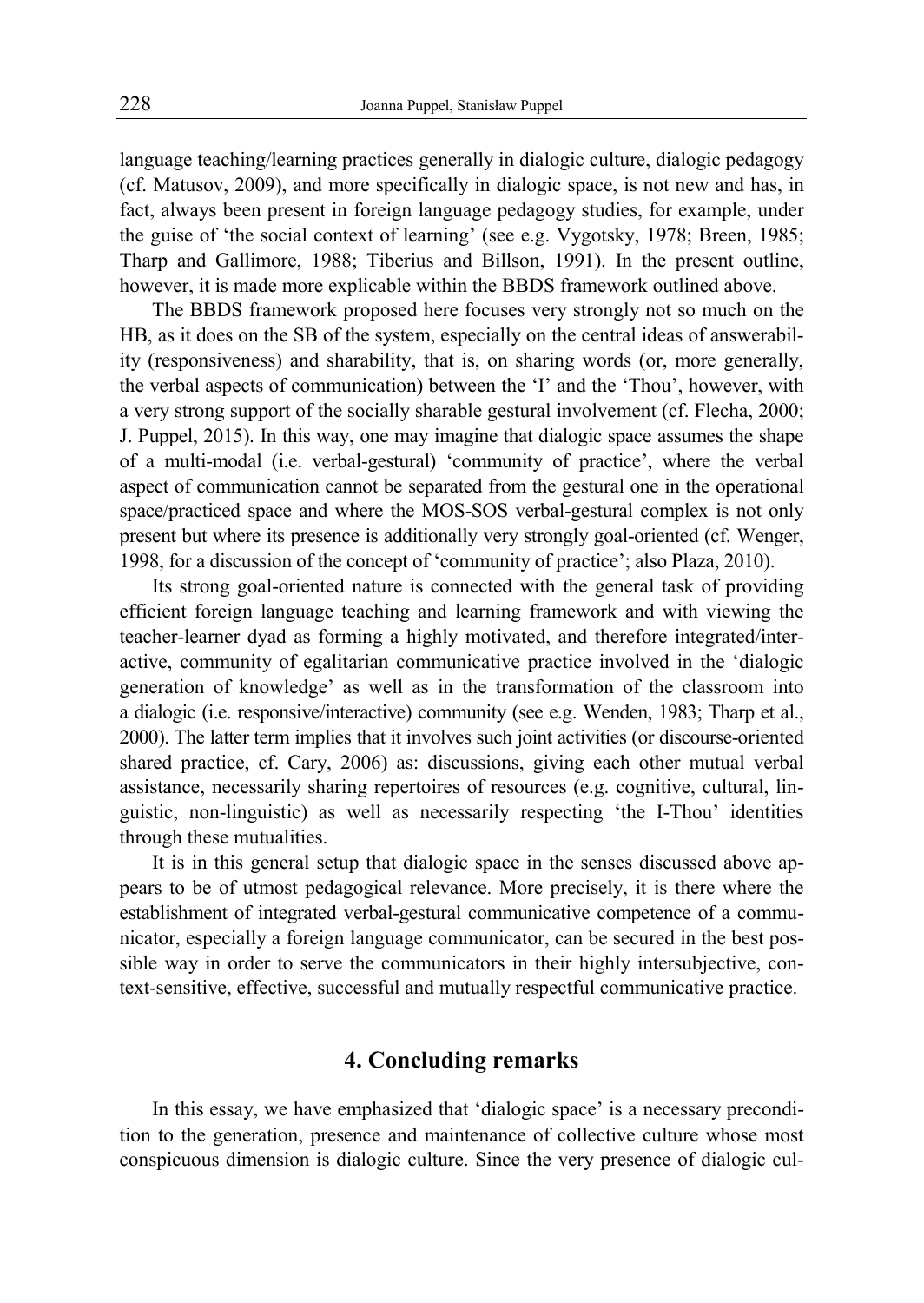ture is assumed to constitute the fullest dimension of humanity, its role has been highlighted in a number of assumptions  $(1-8)$  as well as its properties have been briefly discussed. No doubt, it appears that dialogic space in its rich verbal-nonverbal 'tanglements', as shown in the DCS, is of central significance in foreign language pedagogy and as such it should be mandatorily articulated in foreign teaching/learning programs.

This should be done in order to help promote the positively-charged dialogueoriented society of practice and at the same time exclude, or at least minimize, the proliferation of negatively-charged communications which, as of late, seem to be on the rise due to the communicators' massive access to most advanced technological devices whose presence favours the proliferation of anonymous and strongly I-dominant daily communications. In consequence, the rising presence of negatively-charged communications threatens the very existence of DS and of the society of practice based on empathy, mutual understanding and the need to cooperate for common good.

### **References**

- Arendt, H. 1958/2013. *The human condition*. Chicago: The University of Chicago Press.
- Bakhtin, M. 1981. *The dialogic imagination. Four essays by M.M. Bakhtin*. Austin, TX: University of Texas Press.
- Bauman, R. and J. Sherzer. (eds.). 1989. *Explorations in the ethnography of speaking*. Cambridge: Cambridge University Press.
- Bolt, R.A. 1987. "The integrated multi-modal interface". *Transactions of the Institute of Electronics*, *Information and Communication Engineers (Japan)*, J79-D(11). 2017-2025.
- Breen, M.P. 1985. "The social context for language learning a neglected situation?". *Studies in Second Language Acquisition* 7.2. 135-158.
- Brignall, T.W. and T. Van Valey. 2005. "The impact of internet communications on social interaction". *Sociological Spectrum* 25.3. 335-348.
- Buber, M. 1958. *I and thou*. 2nd ed. Edinburgh: T. and T. Clark.
- Burnet, J. 1920/1950. *Greek philosophy: from Thales to Plato*. London: Macmillan.
- Carnap, R. 1995. *An introduction to the philosophy of science*. New York: Dover Publications.
- Cary, L.J. 2006. *Curriculum spaces: discourse, postmodern theory and educational research*. Frankfurt am Main: Peter Lang.
- de Certeau, M. 1984. *The practice of everyday life*. Berkeley, CA: University of California Press.
- Flecha, R. 2000. *Sharing words: theory and practice of dialogic learning*. Oxford: Rowman and Littlefield.
- Gentilucci, M. and M.C. Corbalis. 2006. "From manual gesture to speech: a graduał transition". *Neuroscience and Biobehavioral Reviews* 30. 949-960.
- Holquist, M. 2002. *Dialogism: Bakhtin and his world*. London: Routledge.
- Jesson, R. 2016. "Creating dialogic spaces: talk as a mediational tool in becoming a writer". *International Journal of Education Research* 80. 155-163.
- Matusov, E. 2009. *Journey into dialogic pedagogy*. New York: Nova Science Publishers.
- Mehrabian, A. 1972. *Silent messages: implicit communication of emotions and attitudes*. Belmont, CA: Wadsworth Publishing Company.